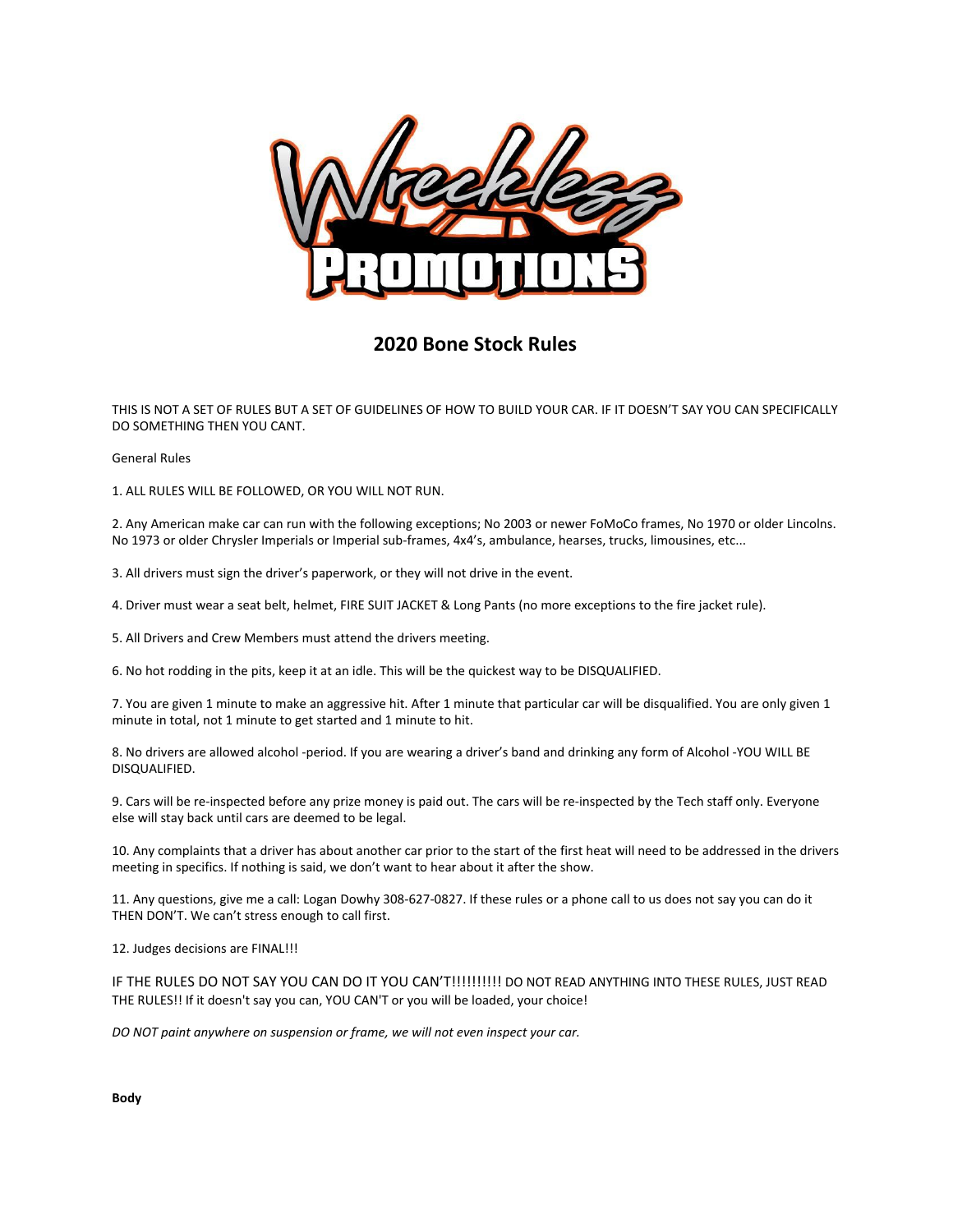1. Remove all glass mirrors and plastic. Remove all decking in wagons Vehicles must be swept clean of all debris

2. No sedagons, ZERO crease enhancement, ZERO sheet metal or frame shaping, forming or folding.

3. Deck and Hood must be 100% in stock location and open for inspection. After inspection you may tuck trunk with a single 90-degree bend.

4. Anything can be removed, NOTHING can be added

5. Fasten trunks, hoods, tail gates in 4 places, 2 strands of #9 wire. You may weld doors 6 inches total on each vertical seam only 2"x1/8" Strap. Drivers door may be welded 12 inches total on vertical seams only 2" x 1/8" strap, in addition for safety you may plate the exterior of the drivers door with a 14" wide x 1/8" thick piece of plate, this plate must not exceed 2" beyond the drivers door seams ( FOR DUO DRIVER EVENTS YOU MAY DO THE FOLLOWING TO THE PASSENGER DOOR AS WELL! Do not weld hood or trunk!

6. Body mounts and spacers to remain stock and in place. If they are broken or rusted out, a single piece #9 wire may be substituted. No body bolt changing allowed. DO NOT EVEN TOUCH THEM Exception: You may replace two front body mounts with two 5/8" threaded rod with eight 3-inch washers and 4 nuts, Bottom nut and washer must be inside frame and may extend through hood. ZERO welding allowed to mount this rod.

7. #9 wire or chain required in front windshield.

## **Frame**

1. NO welding on frames allowed.

2. No suspension modifications allowed. Must remain strictly stock. ZERO aftermarket parts.

3. You may use 2 twists in spring spacers per side (store bought, no homemade)

4. You may you a single strand #9 wire to hold coil spring to rear end and leaf sprung cars may use 4 single strands #9 wire as leaf clamps.

## **Drive Train**

1. ANY drivetrain allowed with the following criteria.

2. Only the lower stock engine mounts may be welded to engine saddle only. You may use two 1/2" thick spacers to raise engine to clear steering components, may not exceed rubber mount area. You may extend off back of engine saddle but nothing excessive, 1/2" flat plate only (example SBC in Caddy, Mopar)

3. No tranny protectors, stock mounting only, stock cross members only.

4. Rear end swaps allowed, no bracing, no welding, no re-enforcement, Pinion brakes will be allowed but mounts can not be welded to rear axle housing, nothing should be welded to rear axle housing. Max axle size 31 spline, Ford, GM or Mopar Clarification: All must be factory axles (cast flanges) and rear ends, must be a direct bolt-in, NO fabricating or welding allowed of axles or rear end (You are allowed to weld spider gears inside of rear end) - All money winners will have to load on trailer, and pull axles before payout. - You may run 2 strands of #9 from rear end to frame, nothing thru body. 2 loops, 4 strands together in center twist only.

5. Floor shifters allowed, headers allowed, gas pedals, Clarification: none may strengthen car. (DUO DRIVER EVENTS: DRIVERS SIDE MUST HAVE THE STEERING WHILE PASSENGER SIDE MUST HAVE THE THROTTLE, EITHER SIDE CAN HAVE THE SHIFTER AND BRAKE PEDAL!)

6. Lower engine cradles only. No pulley protectors, skid plates, protectors of any kind, no aftermarket parts of this nature at all.

7. You may swap engines, ie.. Chevy in a Ford.